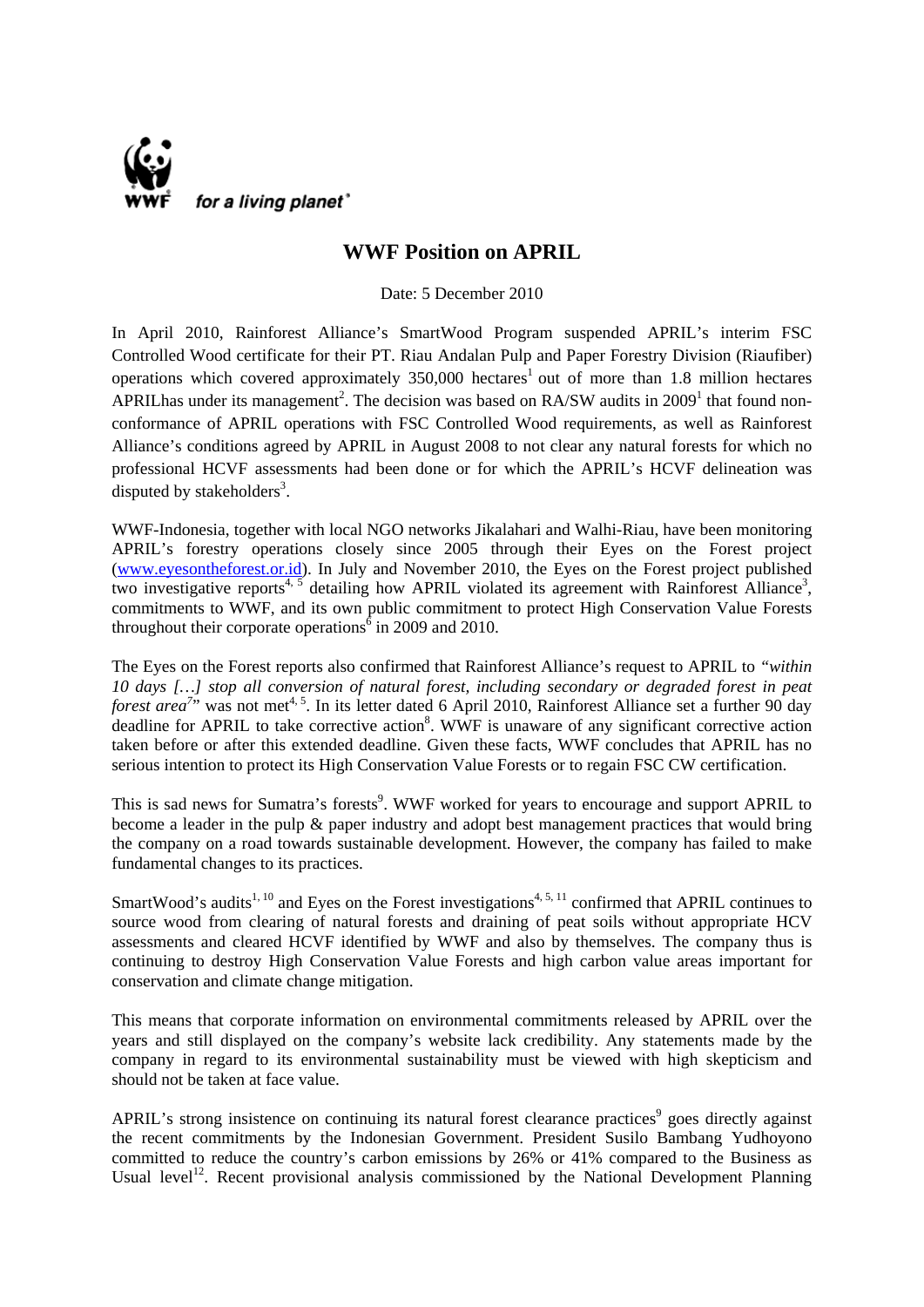Agency (BAPPENAS) concluded that the utilization of peat land probably contributes less than 1 percent of GDP yet accounts for almost 50 percent of emissions<sup>13</sup>. APRIL could have decided to support the President of Indonesia's pledge to reduce emissions by stopping its conversion of natural forest and peat areas. The Minister of Forestry committed to no longer allow any natural forest conversion on peat soils as of 11 May 2010, such as on the Kampar and Kerumutan peninsulas where APRIL still continues to clear natural forest and drain deep peat<sup> $4,5$ </sup>.

WWF calls on APRIL to stop supplying or purchasing wood from conversion of HCVF and high carbon stock areas and not clear and drain peat land forests and peat soils across the Group's global operations, to stop causing further destruction of biodiversity including tiger and elephant habitat and emission of vast amounts of greenhouse gases.

WWF calls on APRIL to immediately remove any statement implying ongoing conservation collaboration with WWF on its website and in any other publications.

WWF-Indonesia will continue to work with Indonesian pulp & paper producers willing to introduce better practices to lead the industry. However, APRIL has missed the opportunity to cater to the strong and growing demands for environmentally responsible products and instead opted for continuing the clearing of high value tropical forests.

Until APRIL changes course and to demonstrate its responsibility and sustainability in the field, WWF recommends that existing or potential buyers and investors should be wary of conducting any business with APRIL if they want to avoid the risk of contributing to natural forest destruction.

## **References**

<sup>1</sup> Forest Stewardship Council Certificate FSC certificate holder listing Code SW-CW/FM-003712 FSC License Code: FSC-C009657. PT. Riau Andalan Pulp and Paper Forestry Division (Riaufiber). <http://info.fsc.org/PublicCertificateDetails?id=a0240000005sSmMAAU> Rainforest Alliance SmartWood Program (26 May 2010) Forest Management Controlled Wood Surveillance Audit 2009 Report for: PT. Riau Andalan Pulp and Paper Forestry Division (Riaufiber) in Pangkalan Kerinci, Riau Province, Indonesia.

[http://info.fsc.org/servlet/servlet.FileDownload?retURL=%2Fapex%2FPublicCertificateDetails%3Fid](http://info.fsc.org/servlet/servlet.FileDownload?retURL=%2Fapex%2FPublicCertificateDetails%3Fid%3Da0240000005sSmMAAU&file=00P40000004aWUWEA2) [%3Da0240000005sSmMAAU&file=00P40000004aWUWEA2](http://info.fsc.org/servlet/servlet.FileDownload?retURL=%2Fapex%2FPublicCertificateDetails%3Fid%3Da0240000005sSmMAAU&file=00P40000004aWUWEA2)

 $2$  There are at least 1.4 million hectares of concessions associated with APRIL in Sumatra alone, according to Riau Forestry Service (2006), Ministry of Forestry (2005) and Eyes on the Forest analysis. In addition, APRIL has concessions in Kalimantan: ITCI Hutani Manungal (161,127 hectares) and Adindo Hutani Lestari (201,821 ha) according to http://www.dephut.go.id/files/Buku\_DI\_Pemanfaatan/DI\_Pemanfaatan\_Hutan\_2009.pdf.

<sup>3</sup> Rainforest Alliance SmartWood Program letter to APRIL, dated 15 August 2008. Available from Rainforest Alliance upon request, please contact Richard Z. Donovan, Vice President of Forestry at [rdonovan@ra.org](mailto:rdonovan@ra.org).

<sup>4</sup> Eyes on the Forest (8 July 2010) May 2010 Investigative Report Business as Usual in Riau, Sumatra: Pulp Industry Continues Clearance of Natural Forest. Eyes on the Forest (8 July 2010) Press Release Business as Usual in Riau, Sumatra: Pulp Industry Undermines Indonesian President's Historic Commitment to Dramatic GHG Emissions Reductions. Available for download from: [http://eyesontheforest.or.id/index.php?option=com\\_content&task=view&id=306&Itemid=1](http://eyesontheforest.or.id/index.php?option=com_content&task=view&id=306&Itemid=1)

 $<sup>5</sup>$  Eyes on the Forest (November 2010) EoF calls on SMG/APP and APRIL to keep their promises:</sup> Stop conversion of natural forest and drainage of peat and produce pulp, stop violation of the country's climate commitments.